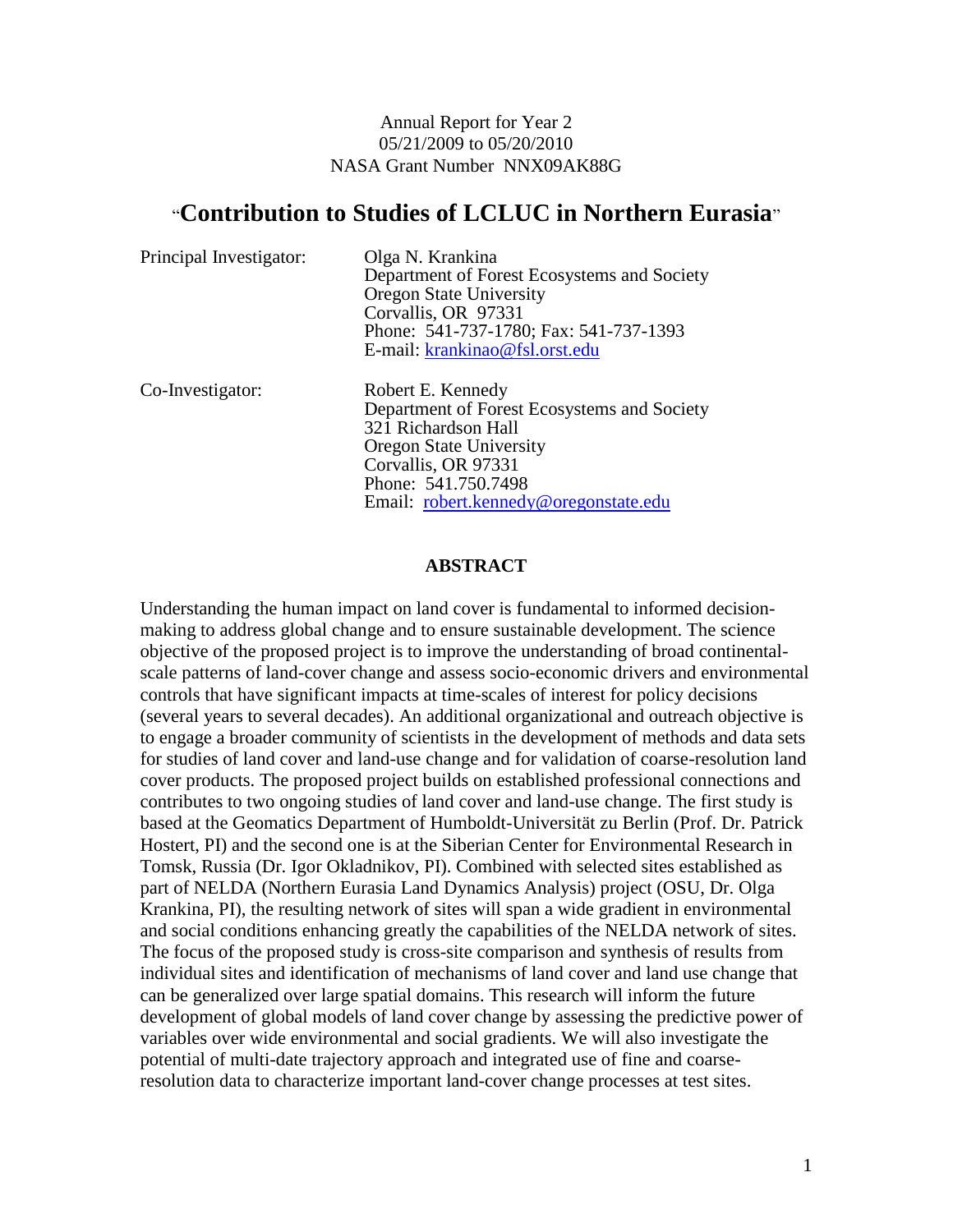### **STATEMENT OF PROGRESS**

The major focus of research effort in Year 2 was on development and testing methods, compilation of data for analysis of land cover change at test sites and the visits to OSU of project collaborators based in Northern Eurasia:

- 1. OSU investigators have worked with Dr. Hostert's group at the Geomatics Department of Humboldt-Universität zu Berlin to test implementation of LandTrendr algorithms on a dense time-series of Landsat imagery for the previously established Carpathians-S site (Path 184 / Row 028). LandTrendr algorithms [\(http://landtrendr.forestry.oregonstate.edu/content/methods](http://landtrendr.forestry.oregonstate.edu/content/methods) ) use temporal segmentation at the pixel level to capture both abrupt events and slow processes, and had not been previously tested outside the archive of imagery for the continental U.S. The algorithm was implemented on the time series stack of 52 Landsat images ranging from 1984 to 2010 by Patrick Griffiths (PhD student at the Geomatics Department) in close collaboration with OSU team. Following Patrick's visit to OSU, the initial results showed success in detecting changes in timber harvest following reprivitization of forest lands in Romania (Griffiths et al. in prep). The annual temporal resolution of LandTrendr results also allowed to detect characteristic lags between the time legislations on forest land restitutions were passed by the Romanian Parliament (1991, 2000 and 2005) and an increase in annual disturbance rate. These new results provided a better understanding of the broad range of forest disturbance rates and their change over time across Northern Eurasia (Fig. 1).
- 2. The project at the Siberian Center for Environmental Research in Tomsk, Russia ("Human Impact on Land-cover Changes in the Heart of Asia"; Dr. Igor Okladnikov, PI) was completed and the final report submitted to APN. The results of land cover and change mapping at an additional site near Tomsk followed NELDA protocols and have good potential to expand the representation of West Siberia in the planned continental-scale analysis of land cover and land-use change. Results of forest disturbance mapping from both Tomsk sites are shown on Fig. 1. The APN project supported the development of land cover map and its accuracy assessment for NELDA site in Mongolia. The map and its accuracy assessment were refined during the visit to OSU of Tsolmon Renchin (collaborator from Mongolia) in May-June 2010 and this site is ready to be incorporated into the future cross-site analysis.
- 3. A section for a book chapter by Bergen et al. (in prep) was prepared by Krankina, Loboda and Sun. The *CASE STUDY: Land Change in the Amur Site on the Russia-China Border* is based on results from NELDA Amur site (see site report at [http://www.fsl.orst.edu/nelda/sites/sd\\_amur.html](http://www.fsl.orst.edu/nelda/sites/sd_amur.html) ). The new analysis contrasts the patterns of forest cover change and attributes them to differences in forest management in China and in Russia*.* The rates of forest disturbance at Amur site are several times greater than those reported on Fig. 1: in 2002-2006 the rate of forest disturbance averaged 6.7%/yr and 9.8%/yr in Chinese and in Russian parts or the image, respectively . While in Russia fires were the primary cause of forest disturbance (Fig. 2) timber harvest was widespread in China in spite of the wellpublicized efforts of Chinese government to protect forests. Adding the Amur site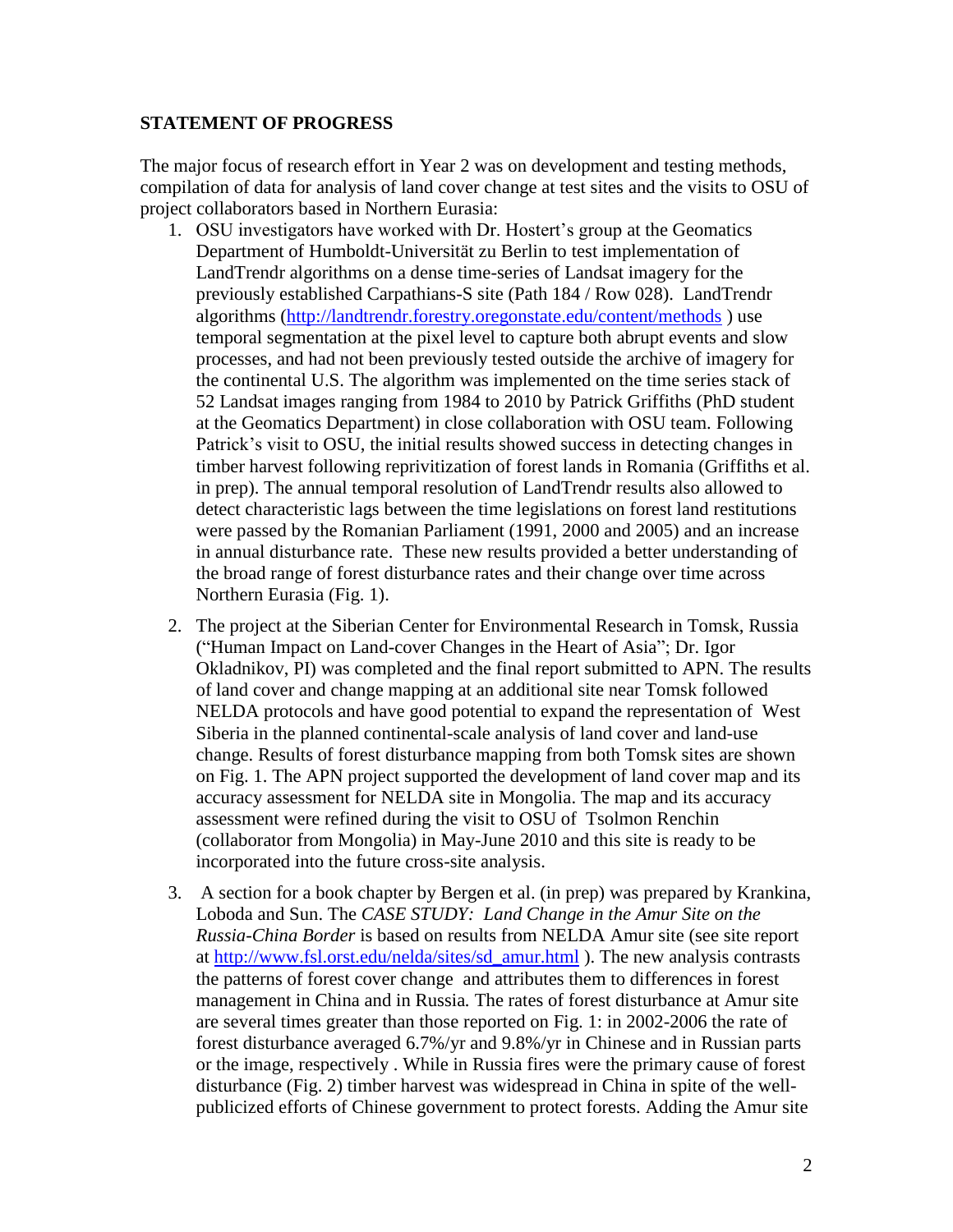to planned NELDA-II synthesis will improve the understanding of broad continental-scale patterns of land-cover change and help assess its socioeconomic drivers.

- 4. The new analysis of agricultural land abandonment at NELDA sites was initiated during the visit to OSU by Alexander Prishchepov (currently Post-Doctoral Research Associate at Leibniz Institute of Agricultural Development in Central and Eastern Europe, Halle (Saale), Germany). The classification was performed on multi-date image composite derived from layerstack of Landsat imagery. Supervised non-parametric support vector machines algorithm was used to classify the agricultural LULCC; this approach was shown to be superior to other classifiers used to map agricultural land abandonment (Prishchepov et al. *In review*). Preliminary results for the St. Petersburg site showed that by 2006/2007 about 20% (~77,100 hectares) of agricultural land actively managed in 1992 became abandoned. This was by far the lowest agricultural land abandonment rate observed in European Russia: for comparison, in Ryazan' oblast 28% (403,400 hectares) of agricultural land were abandoned from 1988 to 1999/2000, and additional 14% (~222,700 hectares) from 1999/2000 to 2007/2009 with only 1.7% of abandoned agricultural land brought back into the agricultural land use by 2007/2009 (Prishchepov et al. *In review*). The rates of agricultural land abandonment at the St. Petersburg site appear closer to those reported in Eastern Europe (Kuemmerle et al. 2008).
- 5. An additional NELDA site is being developed by collaborators from Mari-El State Technological University with support from Russian Federal government. In addition to land cover mapping in line with NELDA standard legend, the mapping of agricultural land abandonment and forest disturbance is planned.

### *In summary, the overall progress on the project is in line with plans.*

#### **References:**

Prishchepov A.V., Radeloff V.C., Müller, D., Dubinin, M., Baumann M. "Determinants of agricultural land abandonment in post-Soviet European Russia". Agricultural Economics. In Review.

Kuemmerle, T., Hostert, P., Radeloff, V.C., Perzanowski, K, and Kruhlov, I. (2008): Postsocialist farmland abandonment in the Carpathians. Ecosystems, 11, 614-628.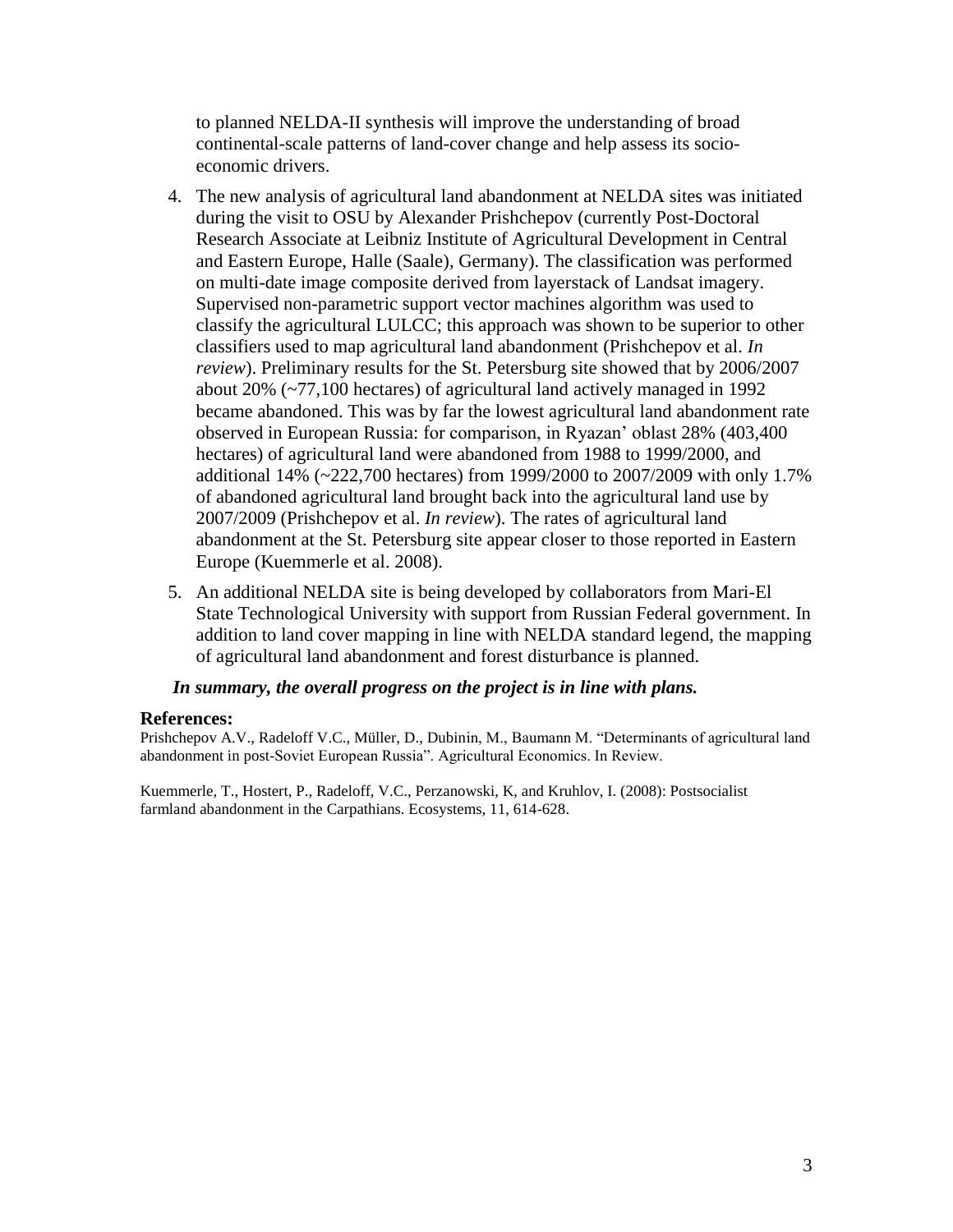

Fig. 1. Divergent patterns of change in forest disturbance at St. Petersburg, Carpathians, and Tomsk sites: results of change detection on time series of Landsat imagery.



Fig. 2. Forest disturbance at Amur site: (left) Landsat-based disturbance pre-1987 (yellow, includes 1987 fire), 1987-2002 (orange), 2002-2006 (red); (right) MODIS active fire detections June 2002 – June 2006. Amur river separates Russian part (Northern  $\sim$  1/4 of the Landsat scene) from Chinese part.